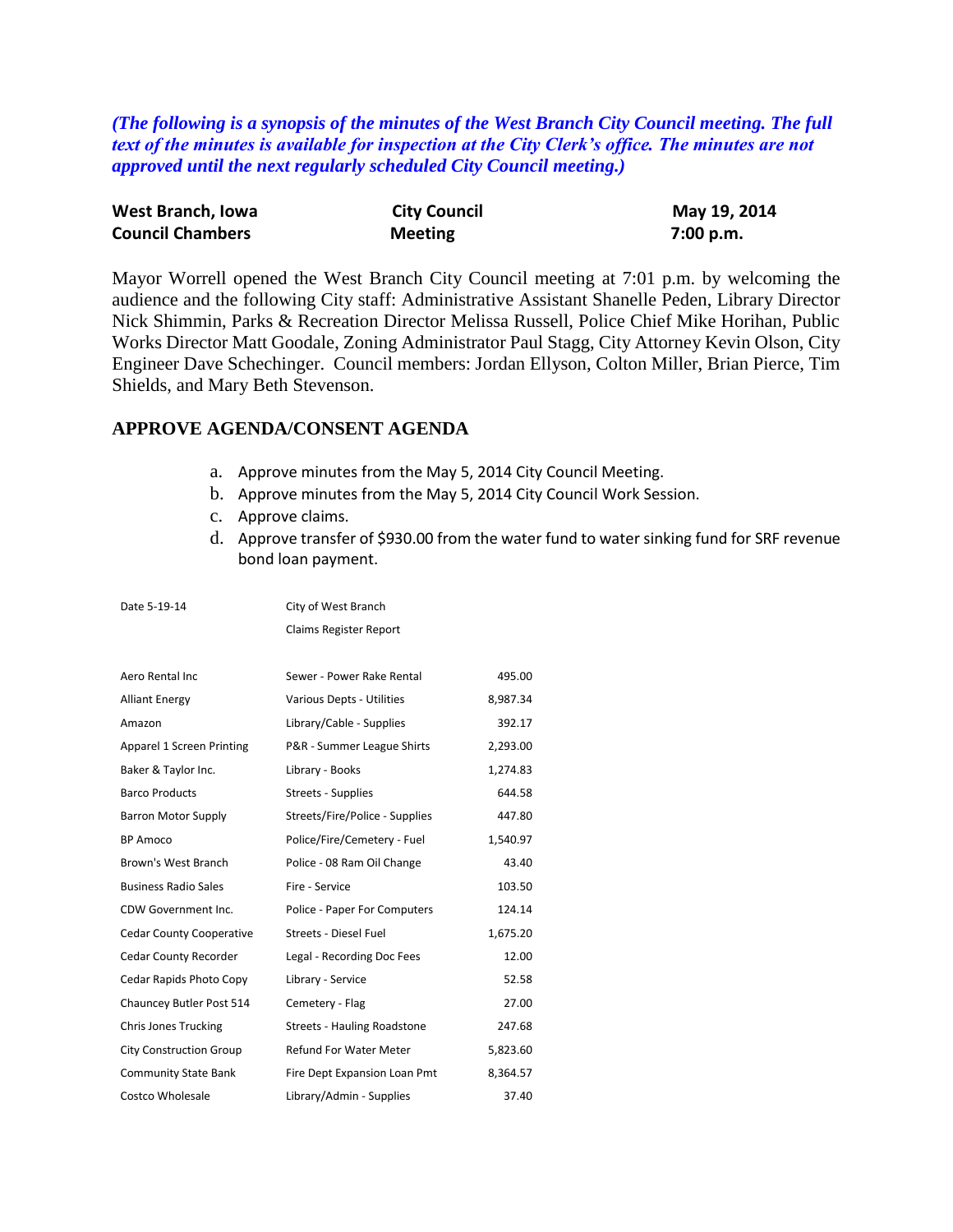| Croell Redi-Mix                 | Streets - Concrete             | 268.50    |
|---------------------------------|--------------------------------|-----------|
| Culligan Water                  | Fire - Water Cond Rental       | 33.70     |
| Debra Fiderlein                 | P&R - 2014 Session 3 Fitness   | 188.55    |
| Deweys Jack & Jill              | Lib/P&R/Cemetery - Supplies    | 50.56     |
| Dreamhost Webhosting            | Admin - Website Hosting        | 119.40    |
| Earl May Nursery & Garden       | Library - Plants               | 125.00    |
| Ebsco Industries                | Library - Subscriptions        | 920.99    |
| Ed.M.Feld Equipment             | Fire - Supplies                | 1,485.00  |
| <b>EFTPS</b>                    | <b>Federal Withholdings</b>    | 5,579.52  |
| Emslrc                          | Fire - Healthcare Cards        | 244.00    |
| <b>ETS Corporation</b>          | Admin - Credit Card Fees       | 40.78     |
| <b>F&amp;B Communications</b>   | Admin - Web Hosting            | 29.95     |
| Future Line Truck Equip         | <b>Streets - Cutting Edge</b>  | 175.98    |
| <b>General Pest Control</b>     | Library - Pest Control         | 70.00     |
| George Lawson Consulting        | Library - Charrette Fee        | 4,169.12  |
| Greatamerica Leasing            | Admin - Copier Lease           | 252.06    |
| Hampton Inn & Suites            | Water - Lodging For Training   | 296.37    |
| <b>HBK Engineering</b>          | P&R - Eng Park Prj A13-0839    | 4,315.00  |
| <b>HD Cline Company</b>         | Cemetery - Oil Filter          | 110.33    |
| Heiman Fire Equipment           | Fire - Cylinders/Valves        | 20,054.15 |
| Holiday Inn Des Moines          | Admin - Lodging At Trng Conf   | 557.76    |
| Image Trend                     | Fire - Res Bridge Setup Fee    | 500.00    |
| <b>IMWCA</b>                    | Streets - Prorated WC Premium  | 7,154.00  |
| Iowa Library Association        | Library - Training             | 250.00    |
| Iowa One Call                   | Water/Sewer - Service          | 39.60     |
| <b>Iowa Park And Recreation</b> | Park & Rec - Conference Fee    | 210.00    |
| Iowa State University           | Fire - Ff2 Training Class      | 50.00     |
| Jodi Yeggy                      | P&R - 2014 Session 3 Fitness   | 230.45    |
| Joey Dean Wenndt                | Admin - Is100 & 700 Trng Class | 225.00    |
| John Deere Financial            | Cemetery/Water - Supplies      | 340.11    |
| Johnson County Refuse Inc.      | Recycling - April 2014         | 4,632.40  |
| Kevin D Olson                   | Legal Services May 2014        | 1,500.00  |
| King's Material                 | Cemetery - Supplies            | 338.85    |
| <b>Liberty Communications</b>   | Various Depts - Phone Service  | 1,086.41  |
| Linn County R.E.C.              | <b>Streets - Utilities</b>     | 220.00    |
| Lynch's Excavating Inc          | Water - Service                | 4,129.95  |
| Lynch's Plumbing Inc            | Water - Parts                  | 12.60     |
| <b>Matt Parrott</b>             | Admin - Minute Book & Paper    | 275.59    |
| Mediacom                        | Cable - Service                | 40.90     |
| Menards                         | Cemetery - Plants & Supplies   | 758.17    |
| Midwest Frame & Axle            | Fire - Service Fire Truck      | 843.00    |
| Midwest Janitorial Service      | Adm/Police/Lib/TH-Cleaning     | 1,371.56  |
| Moore's Welding Inc             | Fire - Service New Fire Trk    | 507.38    |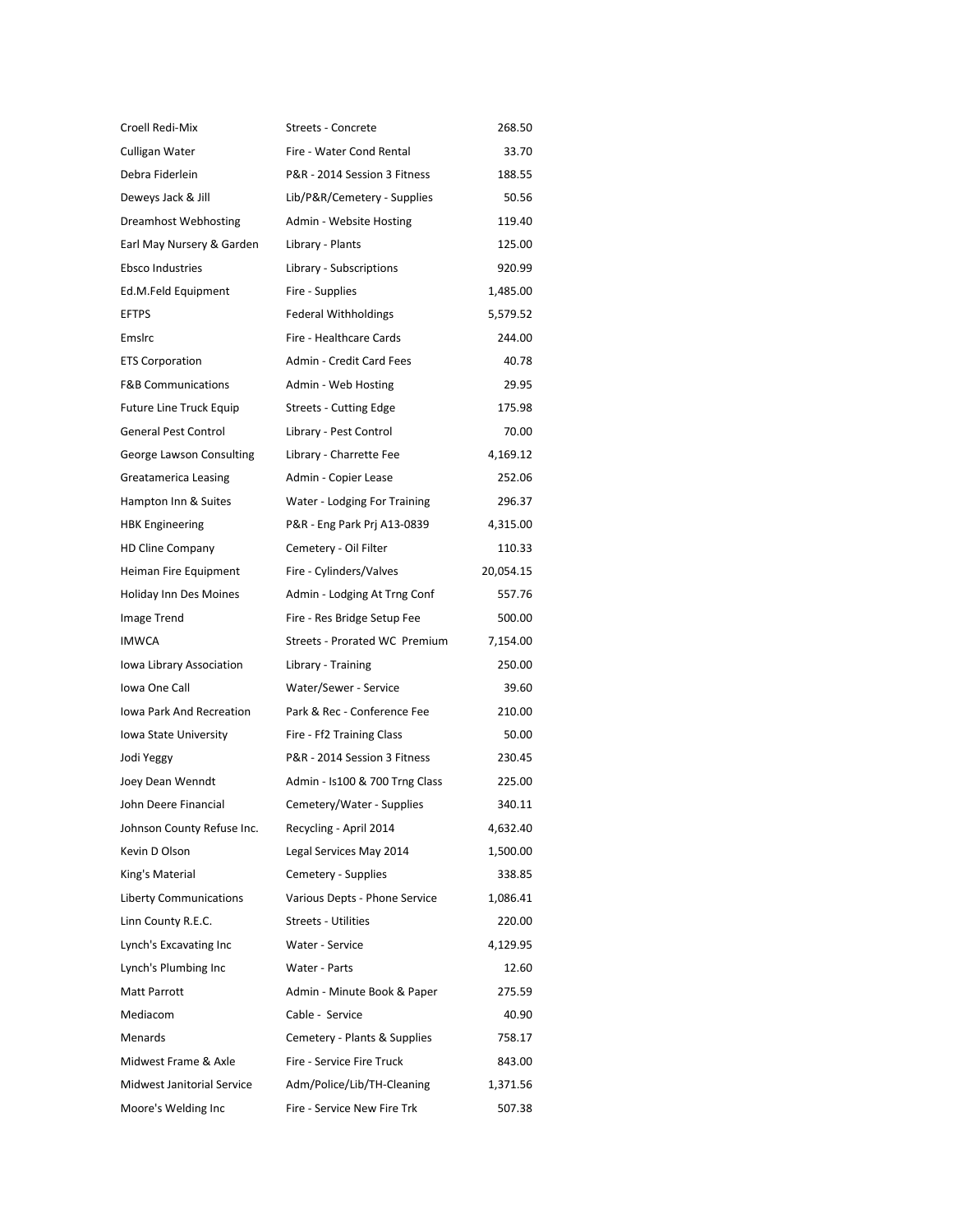| Movie Licensing USA           | Library - Site License                | 75.00      |
|-------------------------------|---------------------------------------|------------|
| Municipal Supply Inc.         | Water - Supplies                      | 1,660.40   |
| Oriental Trading Co. Inc.     | Park & Rec - Easter Supplies          | 550.94     |
| Overdrive                     | Library - Ebooks                      | 618.86     |
| Parkside Tire & Wrecker       | Fire - Atv Tire Repair Labor          | 60.00      |
| Paul Stagg                    | Water - Reimb For Fuel To Trng        | 44.40      |
| Payroll Expense               | Payroll Expense - 5-9-14              | 24,596.17  |
| <b>Pitney Bowes</b>           | Admin/Water/Sewer - Postage           | 500.00     |
| Plunkett's Pest Control       | Admin - Pest Control                  | 91.52      |
| Port 'O' Jonny Inc.           | Park & Rec - Service                  | 83.00      |
| Qc Analytical Services        | Sewer - Testing                       | 730.00     |
| Quill Corp                    | Library - Supplies                    | 371.15     |
| Red Buffalo Tree Service      | <b>Streets - Remove Trees</b>         | 2,100.00   |
| <b>River Products Company</b> | Streets - Roadstone                   | 564.22     |
| RK Dixon                      | Admin - Blk/Wht & Color Copies        | 680.95     |
| S & S Flatwork                | <b>Streets-Sidewalk Repairs</b>       | 2,130.00   |
| Sandry Fire Supply            | Fire - Supplies                       | 432.00     |
| Shanelle M Peden              | Water/Cable - Reimb/Videotaping       | 320.23     |
| Shawn Pierce                  | P&R-2014 Session 3 Fitness            | 188.55     |
| Sprint                        | Police - Service                      | 179.97     |
| <b>Terence J Goerdt</b>       | Admin - Building Inspections          | 350.00     |
| Toynes Ia. Fire Trk.Serv      | Fire - Step Light                     | 31.92      |
| Treasurer State Of Iowa       | Iowa Sales Tax Ach Pmt - April        | 2,524.69   |
| U Of Iowa: State Hygienic Lab | Water - Testing                       | 163.00     |
| Ups                           | Sewer - Shipping                      | 101.04     |
| Us Bank Equipment Finance     | Library - Copier Contract             | 70.42      |
| Us Cellular                   | Various Depts - Phone Service         | 550.41     |
| <b>USA Blue Book</b>          | Water - Hydrant Diffuser              | 323.56     |
| Veenstra & Kimm Inc.          | <b>Engineering - Various Projects</b> | 19,045.48  |
| Wageworks                     | Flex - Hcfsa2013 Russell Ach          | 9.00       |
| Walmart                       | Library - Supplies                    | 142.72     |
| <b>Water Solutions</b>        | Water - Blended Phosphate             | 2,442.00   |
| Wellmark, Inc.                | Admin - Flex Admin & Claims Fee       | 520.00     |
| West Branch Firefighters      | Fire-FDIC Fire Training Reimb         | 683.68     |
| West Branch Ford              | Sewer - Service 04 Ford               | 245.37     |
| <b>West Branch Repairs</b>    | Fire - Parts & Labor                  | 349.76     |
| <b>West Branch Times</b>      | Sewer/P&R/Legal - Publications        | 970.32     |
| Wex Bank                      | Police - Fuel                         | 687.61     |
|                               | <b>Grand Total</b>                    | 161,577.79 |

Fund Totals 001 General Fund 83,184.01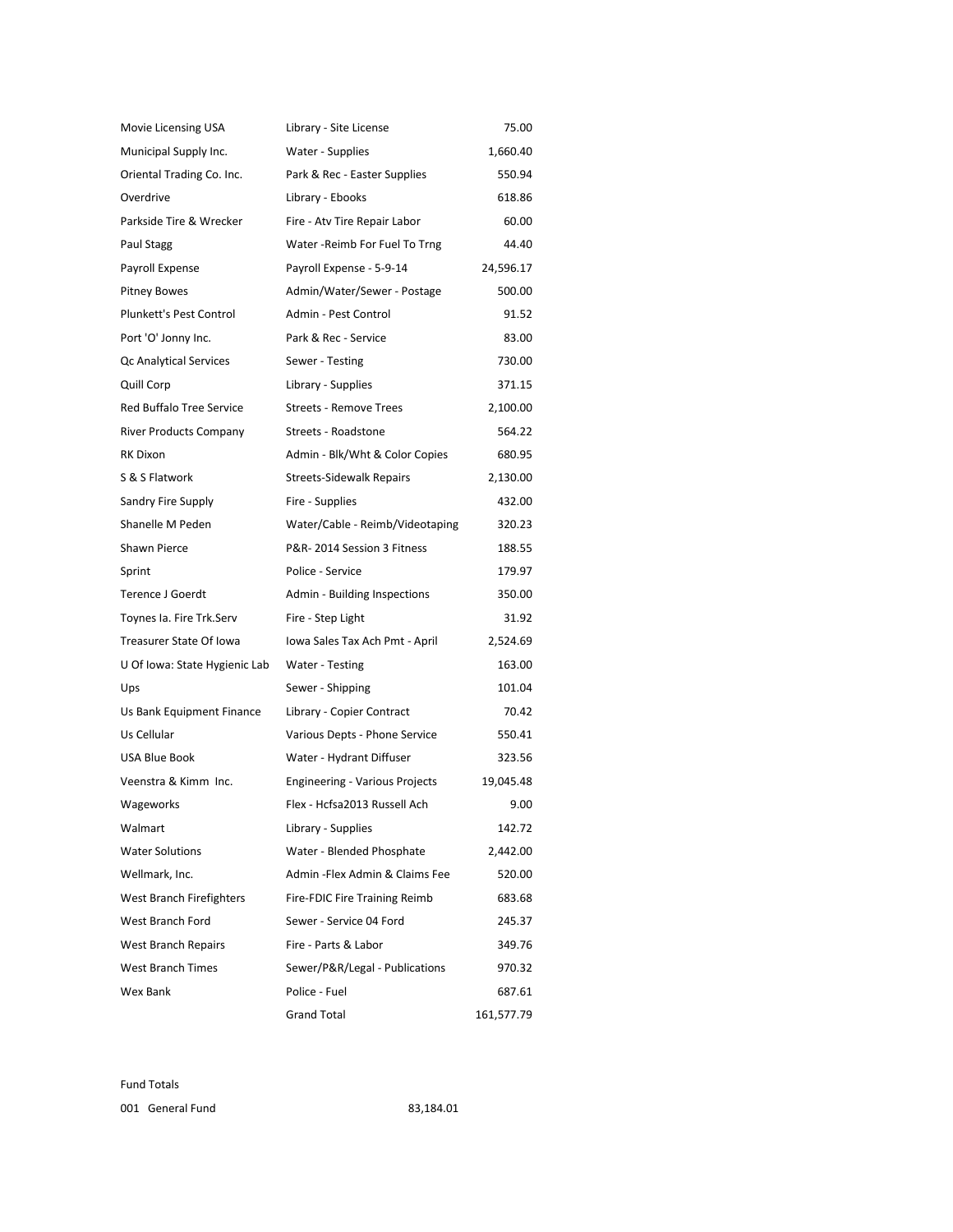|     | 022 Civic Center              | 836.78     |
|-----|-------------------------------|------------|
|     | 031 Library                   | 13,504.52  |
|     | 036 Tort Liability            | 7,154.00   |
|     | 110 Road Use Tax              | 6,203.84   |
|     | 112 Trust And Agency          | 1,856.99   |
|     | 226 Go Debt Service           | 8,364.57   |
|     | 600 Water Fund                | 22,436.97  |
|     | 610 Sewer Fund                | 9.144.61   |
|     | 614 Wastewater Lift Station   | 8,882.50   |
| 950 | <b>BC/BS Flexible Benefit</b> | 9.00       |
|     | <b>Grand Total</b>            | 161.577.79 |

### **COMMUNICATIONS/OPEN FORUM**

No comments were made during the communications/open forum.

### Third Reading of Ordinance 718, amending the Code of Ordinances of the City of West Branch by creating and incorporating a storm water utility

Motion by Ellyson to approve Ordinance 718, second by Stevenson. AYES: Ellyson, Stevenson, Pierce, Shields. NAYS: Miller. Motion carried.

#### **ORDINANCE NO. 718**

AN ORDINANCE AMENDING THE CODE OF ORDINANCES OF THE CITY OF WEST BRANCH BY CREATING AND INCORPORATING A STORM WATER UTILITY.

WHEREAS, the City Council of the City of West Branch, Iowa, has heretofore deemed it necessary and desirable to create a storm water utility for the construction, repair and maintenance of the storm water management system within the City; and

WHEREAS, in order to fund a storm water program, the City Council has heretofore deemed it necessary for the collection of fees from contributors and users of the storm water management system within the City.

#### NOW, THEREFORE, BE IT ORDAINED:

1, Amendment. The Code of Ordinances of the City of West Branch is hereby amended by incorporating the chapter entitled "Storm Water Utility", which reads as attached on Exhibit "A" attached hereto.

Section 2 Conflicts. All ordinances or parts of ordinances not specifically provided for and in conflict with the provisions of this ordinance are hereby repealed.

Section 3. Adjudication. If any section, provision, or part of this ordinance shall be adjudged to be invalid or unconstitutional, such adjudication shall not affect the validity of the ordinance as a whole or any section, provision or part thereof not adjudged invalid or unconstitutional.

Section 4. Effective Date. This ordinance shall be in full force and effect on July 1, 2014, after its passage, approval and publication as required by law.

| First Reading:  | April 21, 2014 |
|-----------------|----------------|
| Second Reading: | May 5, 2014    |
| Third Reading:  | May 19, 2014   |

ATTEST:

\_\_\_\_\_\_\_\_\_\_\_\_\_\_\_\_\_\_\_\_\_\_\_\_\_\_\_\_\_ Mark Worrell, Mayor

Matt Muckler, City Administrator/Clerk

\_\_\_\_\_\_\_\_\_\_\_\_\_\_\_\_\_\_\_\_\_\_\_\_\_\_\_\_\_\_\_\_\_\_\_\_\_\_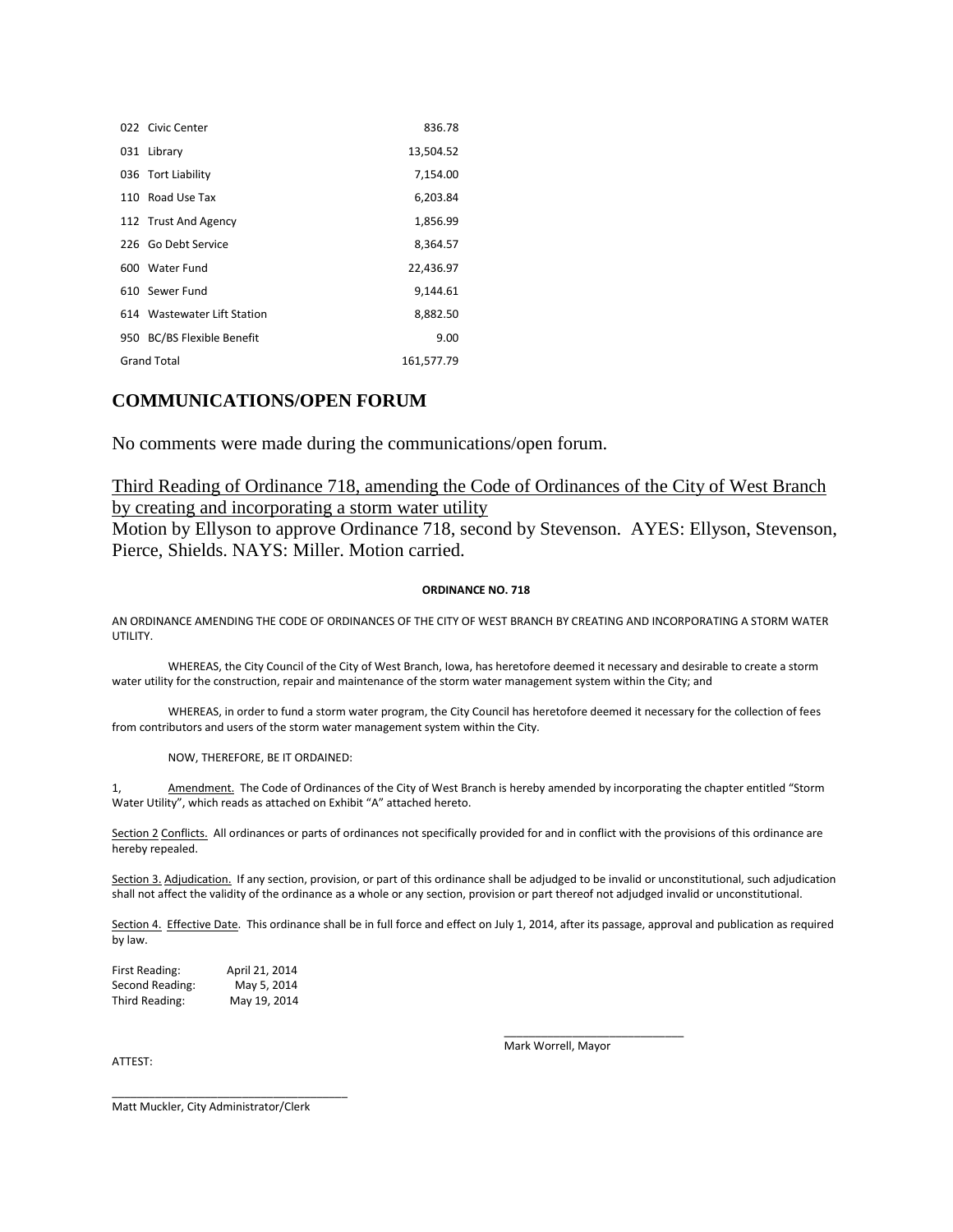# Third Reading of Ordinance 721, amending Title Chapter 165 "Zoning Regulations" Motion by Stevenson to approve Ordinance 721, second by Pierce. AYES: Stevenson, Pierce, Ellyson, Miller, Shields. NAYS: None. Motion carried.

#### **ORDINANCE NO. 721**

AN ORDINANCE AMENDING CHAPTER 165 "ZONING REGULATIONS"

WHEREAS, the City Council of the City of West Branch, Iowa, has heretofore deemed it necessary and desirable to create a public use zoning district; and

WHEREAS, the City Council has updated its zoning map and assigned all public uses with a P-1 zoning designation. NOW, THEREFORE, BE IT ORDAINED:

1. BE IT ENACTED by the City Council of West Branch, Iowa, that Chapter 165 "ZONING REGULATIONS" of the Code of West Branch, Iowa is hereby amended by deleting Section 165.24 in its entirety and inserting in lieu thereof:

#### **165.24 ESTABLISHMENT OF DISTRICTS AND BOUNDARIES.** For the purpose of this chapter, the City is hereby divided into the following districts:

| Agricultural                                                              | A-1 District                 |  |
|---------------------------------------------------------------------------|------------------------------|--|
| Residence                                                                 | R-1 Single Family District   |  |
| Residence                                                                 | R-2 Two Family District      |  |
| Residence                                                                 | R-3 Multiple Family District |  |
| Residence/Business                                                        | <b>RB-1 District</b>         |  |
| <b>Business</b>                                                           | <b>B-1 District</b>          |  |
| <b>Business</b>                                                           | <b>B-2 District</b>          |  |
| Industrial                                                                | I-1 District                 |  |
| Industrial                                                                | I-2 District                 |  |
| Flood Plain                                                               | <b>FP</b> District           |  |
| Highway Commercial Industrial HCI District                                |                              |  |
| <b>Central Business</b>                                                   | <b>CB-1 District</b>         |  |
| <b>Central Business</b>                                                   | <b>CB-2 District</b>         |  |
| Central Industrial                                                        | CI-2 District                |  |
| Public Use                                                                | P-1 District                 |  |
| Said districts are bounded and defined as shown on a man entitled "Zonin- |                              |  |

s shown on a map entitled "Zoning District Map, West Branch, Iowa," adopted May 19, 2014, which, with all explanatory matter therein, is hereby made a part of this chapter.

2. BE IT ENACTED by the City Council of West Branch, Iowa, that Chapter 165 "ZONING REGULATIONS" of the Code of West Branch, Iowa is hereby amended by adding the following section to Chapter 165:

#### 165.XX PUBLIC USE DISTRICT.

 It is the intent of the Public Use District (P-1) to provide reference on the zoning map to public uses of land. Thus, land owned by the United States Federal Government, the State of Iowa, Johnson or Cedar County, the West Branch Community School District, the City of West Branch or other governmental entities will be designated Public Use.

1. Permitted Principal Uses and Structures.

A. Use of land, buildings, or structures of the aforementioned Federal and State governments or political subdivisions thereof.

- B. Agriculture.
- 2. Permitted Accessory Uses and Structures. Uses subject to the provisions of Section 165.07.
- 3. Special Exceptions. None.
- 4. Minimum Lot Areas and Width. None.
- 5. Minimum Yard Requirements. None.
- 6. Maximum Height. None.

 7. Minimum Off-Street Parking and Loading Spaces. All parking and loading areas shall be constructed and loading facilities shall be provided in the following required amounts:

A. Public community center or library – 10 spaces plus one space for every 200 square feet of floor area in excess of 2,000 square feet.

B. Schools – one space for each classroom or office space plus one space for every ten seats of average seating in the main auditorium, stadium, or place of public assembly.

3. This amendment to the ordinance shall be in full effect from and after its publication as by law provided.

4. All ordinances or parts of ordinances in conflict with the provisions of this ordinance are hereby repealed.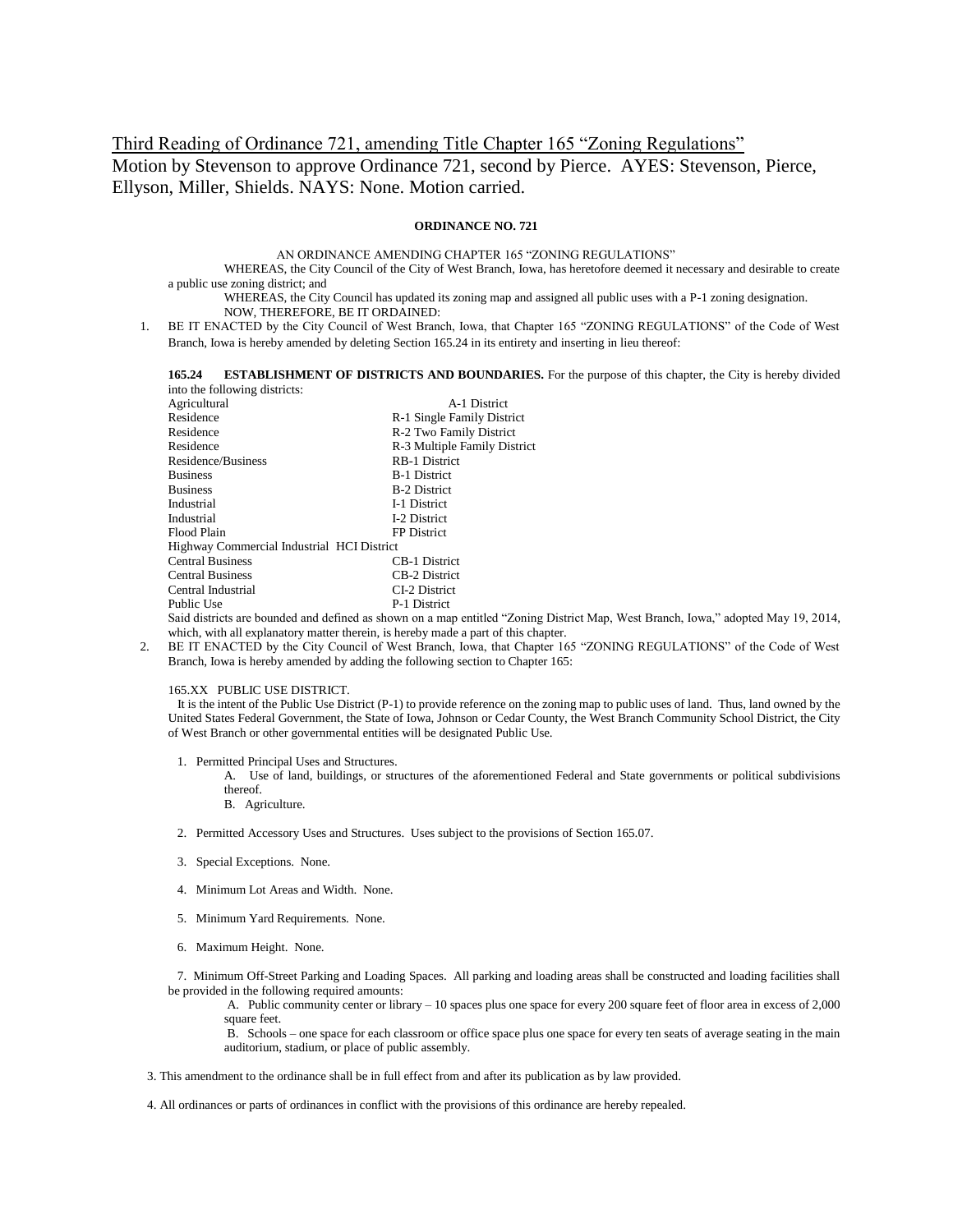5. If any section, provision, or part of this ordinance shall be adjudged to be invalid or unconstitutional, such adjudication shall not affect the validity of this ordinance as a whole or any part, section, or provision thereof not adjudged invalid or unconstitutional.

Passed and approved this 19th day of May, 2014.

| First Reading:  | April 21, 2014 |
|-----------------|----------------|
| Second Reading: | May 5, 2014    |
| Third Reading:  | May 19, 2014   |

Attest:

Mark Worrell, Mayor

\_\_\_\_\_\_\_\_\_\_\_\_\_\_\_\_\_\_\_\_\_\_\_\_\_\_\_\_\_\_\_\_\_\_\_\_

\_\_\_\_\_\_\_\_\_\_\_\_\_\_\_\_\_\_\_\_\_\_\_\_\_\_\_\_\_\_\_\_\_\_\_\_\_\_\_ Matt Muckler, City Administrator/Clerk

Third Reading of Ordinance 723, amending Title "Police, Fire, and Emergencies", Chapter 31 "Reserve Police Force"

Motion by Stevenson to approve Ordinance 723, second by Ellyson. AYES: Stevenson, Ellyson, Pierce, Miller, Shields. NAYS: None. Motion carried.

#### ORDINANCE NO. 723

AN ORDINANCE AMENDING TITLE "POLICE, FIRE AND EMERGENCIES", CHAPTER 31 "RESERVE POLICE FORCE"

1. BE IT ENACTED by the City Council of West Branch, Iowa, that Chapter 31 "RESERVE POLICE FORCE" of the Code of West Branch, Iowa is hereby amended by deleting subsection 1 of section 31.01 "POLICE RESERVES CREATED" in its entirety and inserting in lieu thereof:

#### **31.01 POLICE RESERVES CREATED**

**1. Membership: The police reserves shall consist of a volunteer police reserve company composed of no more than six (6) members. Membership in the police reserves shall be determined by standards as provided pursuant to Iowa Code, Sec. 80D.1 et seq. All prospective members of the reserves shall submit to the MMPI psychological test before commencing duties with the City. Members of the police reserves shall be appointed by the Mayor, subject to approval by the Council, and after taking an oath of office.**

2. This amendment to the ordinance shall be in full effect from and after its publication as by law provided.

3. All ordinances or parts of ordinances in conflict with the provisions of this ordinance are hereby repealed.

4. If any section, provision, or part of this ordinance shall be adjudged to be invalid or unconstitutional, such adjudication shall not affect the validity of this ordinance as a whole or any part, section, or provision thereof not adjudged invalid or unconstitutional.

Passed and approved this 19th day of May, 2014.

| First Reading:  | April 21, 2014 |
|-----------------|----------------|
| Second Reading: | May 5, 2014    |
| Third Reading:  | May 19, 2014   |

\_\_\_\_\_\_\_\_\_\_\_\_\_\_\_\_\_\_\_\_\_\_\_\_\_\_\_\_\_\_\_\_\_\_\_\_ Mark Worrell, Mayor

Attest:

\_\_\_\_\_\_\_\_\_\_\_\_\_\_\_\_\_\_\_\_\_\_\_\_\_\_\_\_\_\_\_\_\_\_ Matt Muckler, City Administrator/Clerk

## Resolution 1196, setting salaries for appointed officers and employees of the City of West Branch, Iowa for the fiscal year 2014-2015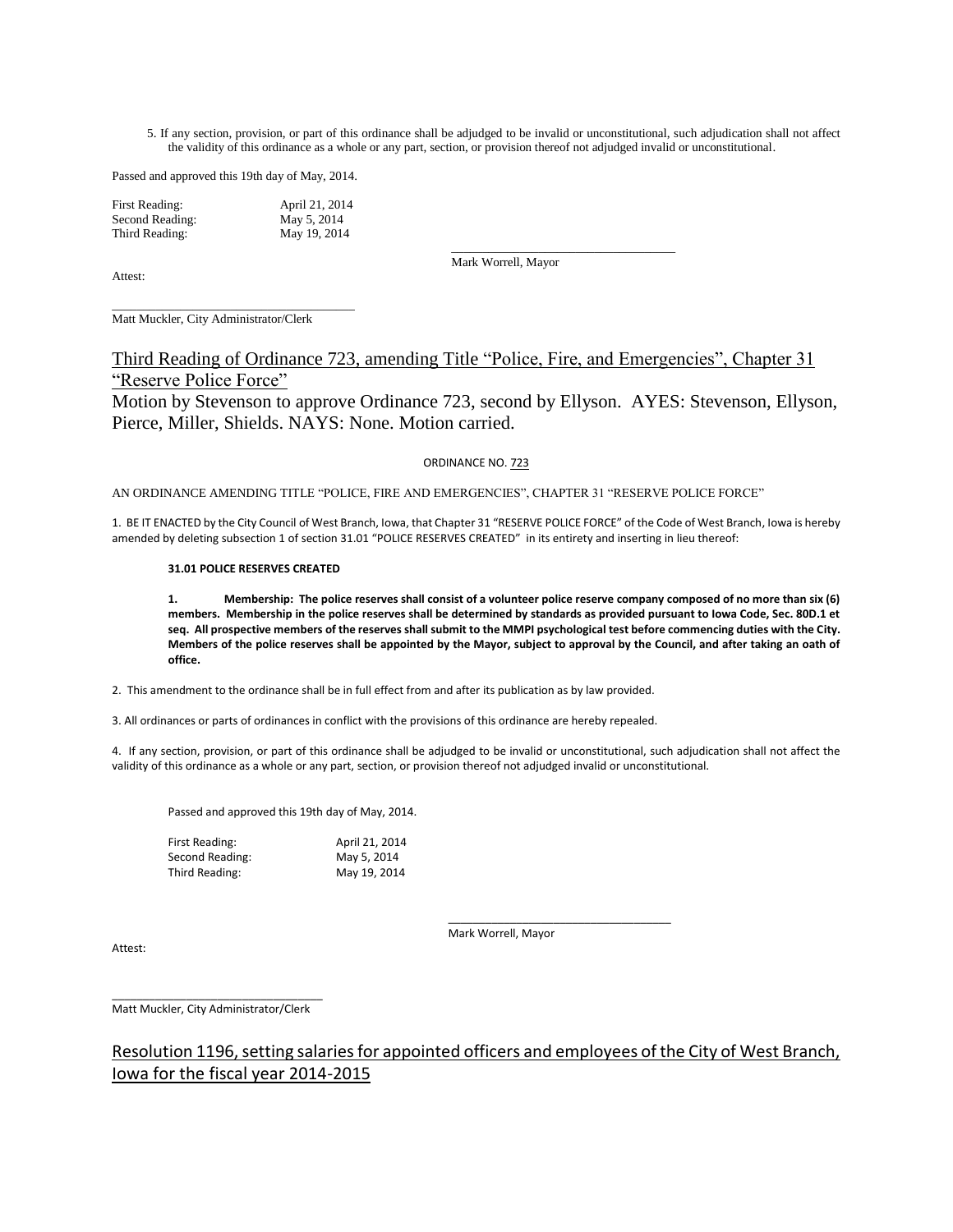Motion by Shields to approve Resolution 1196, second by Stevenson. AYES: Shields, Stevenson, Ellyson, Miller, Pierce. NAYS: None. Motion carried.

Public Hearing on amending the current budget for the fiscal year ending June 30, 2014 Worrell opened the public hearing at 7:05 p.m. With no comments from mayor, council, or the public, Worrell closed the public hearing at 7:06 p.m.

Resolution 1200, amending the current budget for the fiscal year ending June 30, 2014 Motion by Shields to approve Resolution 1200, second by Pierce. AYES: Shields, Pierce, Ellyson, Miller, Stevenson. NAYS: None. Motion carried.

Resolution 1201, approving changes to the existing Linn County Rural Electric Cooperative Street Light System

Motion by Miller to approve Resolution 1201, second by Pierce. AYES: Miller, Pierce, Ellyson, Shields, Stevenson. NAYS: None. Motion carried.

## Resolution 1202, approving the City of West Branch Mission Statement

Stevenson acknowledged the additions made to the mission statement, and asked that additional language be added which would include preservation and enhancement of West Branch's historical significance.

Motion by Shields to postpone Resolution 1202 to June 2, 2014, second by Stevenson. AYES: Shields, Stevenson, Ellyson, Miller, Pierce. NAYS: None. Motion carried.

# Resolution 1203, approving the placement of Little Free Libraries at Wapsi Creek Park and Beranek Park

Shields asked if a little free library could be placed at Lions Field. Russell responded that Staff was contacted by students from West Branch High School regarding the specific locations.

Motion by Pierce to approve Resolution 1203, second by Miller. AYES: Pierce, Miller, Ellyson, Shields, Stevenson. NAYS: None. Motion carried.

## City Attorney Kevin Olson – Urban Renewal Plan Amendment Update

Olson noted that a consultation was held on May 14, 2014 at 5:30 p.m. for affected taxing entities to attend the public hearing on the proposed amended and restated West Branch Urban Renewal Plan. Olson also noted that no representatives were in attendance at the May 14, 2014 consultation. Olson closed his remarks by stating that a public hearing as well as a resolution will be brought forth to Council for the June 2, 2014 meeting.

## Park & Rec Director Melissa Russell – Community Center Building Project RFP

Russell indicated that information had been sent and a deadline of May 23, 2014 for proposals was given. Stevenson mentioned that she had the opportunity to see the community center in Wellman, Iowa. Shields asked if Council would have an opportunity to review the information that would be received by City Staff. Russell indicated that she and City Administrator Matt Muckler would be reviewing the submissions.

## Chief Mike Horihan – Proposed No Parking Ordinance (4-5 Greenview Drive)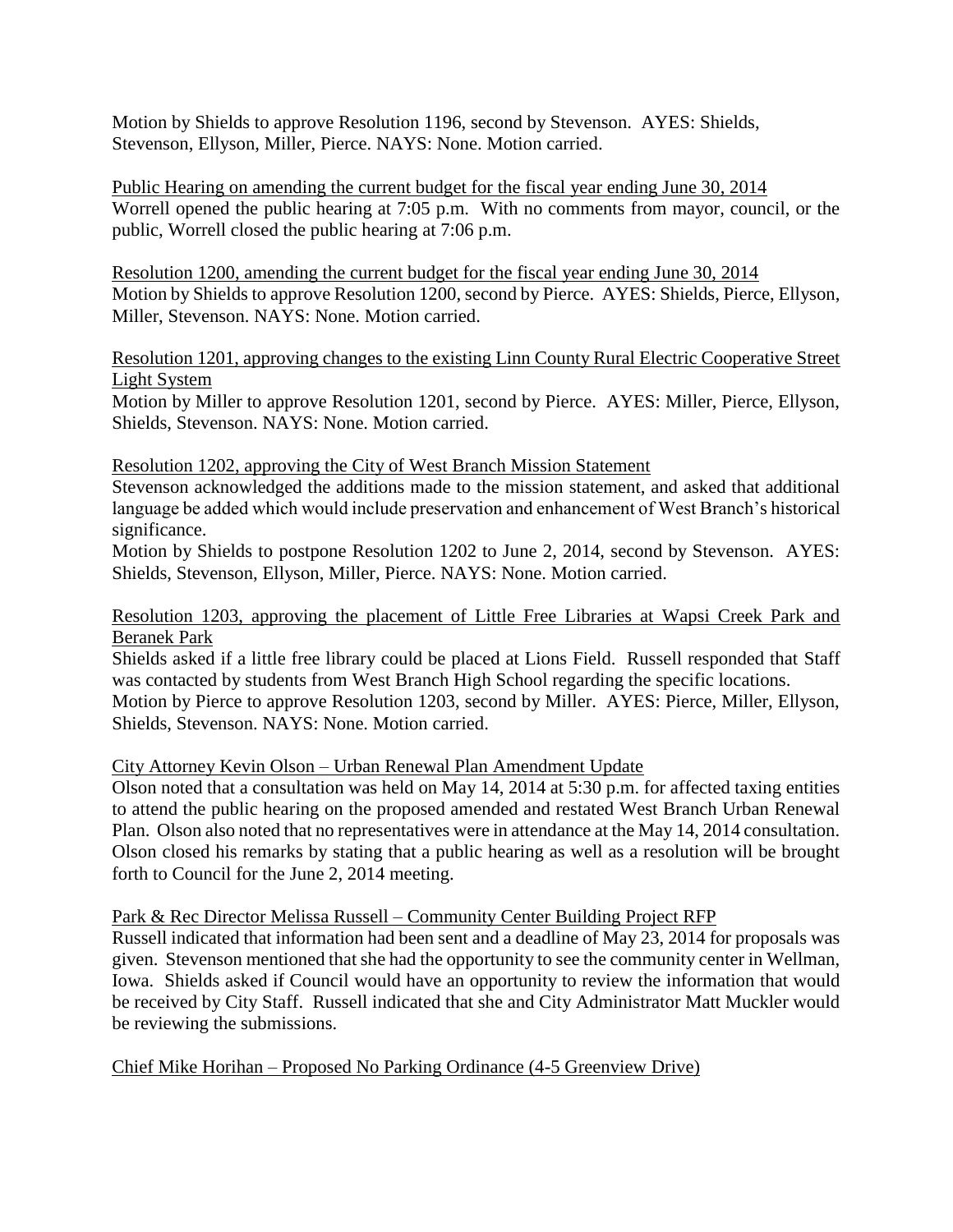Horihan noted that the Police Department has reviewed the area and has expressed concern for public safety due to the lack of visibility in the area. Debbie Joens, 5 Greenview Drive, indicated that she and residents of her home attempt to park in the grass in order to avoid congestion in the road. Horihan noted that the Department is recommending no parking in the area to improve overall public safety. Horihan closed his statements, indicating that he intends to bring back an ordinance amending the parking regulations in that area for the June 2, 2014 Council meeting.

### Main Street Executive Director Mackenzie Krob – Hoover's Hometown Days Planning Update

Krob remarked that street closures have been confirmed and will be forthcoming to Council at the June 2, 2014 meeting. Krob indicated that the closures will allow Main Street to host a car show as well as antique tractors, trucks, and pony rides. Krob finally noted that Music on the Green concerts will be held at the Village Green on Thursday evenings in June.

### City Engineer Dave Schechinger – Ohrt Street Stormwater Issues

Schechinger noted that he and City Staff went to review the area on May 12, 2014 to assess water flow issues that had been occurring. Schechinger also noted that perimeter control from property is first borne by the developer, then subsequently to the property owner. Stevenson noted that this type of activity was not acceptable and asked if some type of infiltration or re-grading could be done to the area. Schechinger recommended that the area be re-graded, but not necessarily at a cost to the City. Amanda Rushton, 155 Ohrt Street, noted that the water around here home is making a ninety degree turn and eroding the land. Schechinger noted that the area may not be graded properly. Olson added that Chapter 170 of the City's Code clarifies the requirement for contractors on rainwater runoff. Jerry Strawn, Vice President of PV Properties, remarked that he felt that the developer should not bear the cost of re-grading an area once the property is sold. Angie Cochran, 801 W Orange Street, asked why the sidewalk on the south side of the 800 block of West Orange Street is depositing sediment in the area.

#### City Engineer Dave Schechinger – Pedersen Valley Part IV Stormwater Issues

Schechinger continued the prior discussion by mentioning that the water and its velocity are causing the runoff. Craig Cochran, 801 West Orange Street, asked what could be done for the City to take a section of the area for an easement. Schechinger mentioned that development of an easement would need to be agreed upon by all involved property owners to allow the City access to the area. Brian Driscoll, 701 West Orange Street, asked Council if they had viewed the video he had sent regarding the water flow near his home. Driscoll acknowledged his sister, Jane Driscoll, an engineer, was in attendance seated to his left. Jane Driscoll asked if the Meadows Subdivision was in compliance in regards to proper drainage practices. Olson clarified the purpose of a storm sewer and noted that not all homes are conducive for development of flat lots. Stevenson remarked that it would be important for the City to have a post-development stormwater ordinance. Schechinger noted that this type of ordinance would require a significant amount of time from a staff person to oversee the process. Miller added that when the City constructs infrastructure connections, it does so with the understanding of the approximate flow of the area. Schechinger presented some grading options to the Council that have been used in the past to remedy this type of issue. He also noted that the City recently adopted the Iowa Stormwater Management Manual. Rick DeClue, 518 N Downey Street #1, noted that stormwater runoff has been a difficult issue for municipalities now and years ago. Stevenson asked if a stormwater detention pond/basin could be required before development in an area begins.